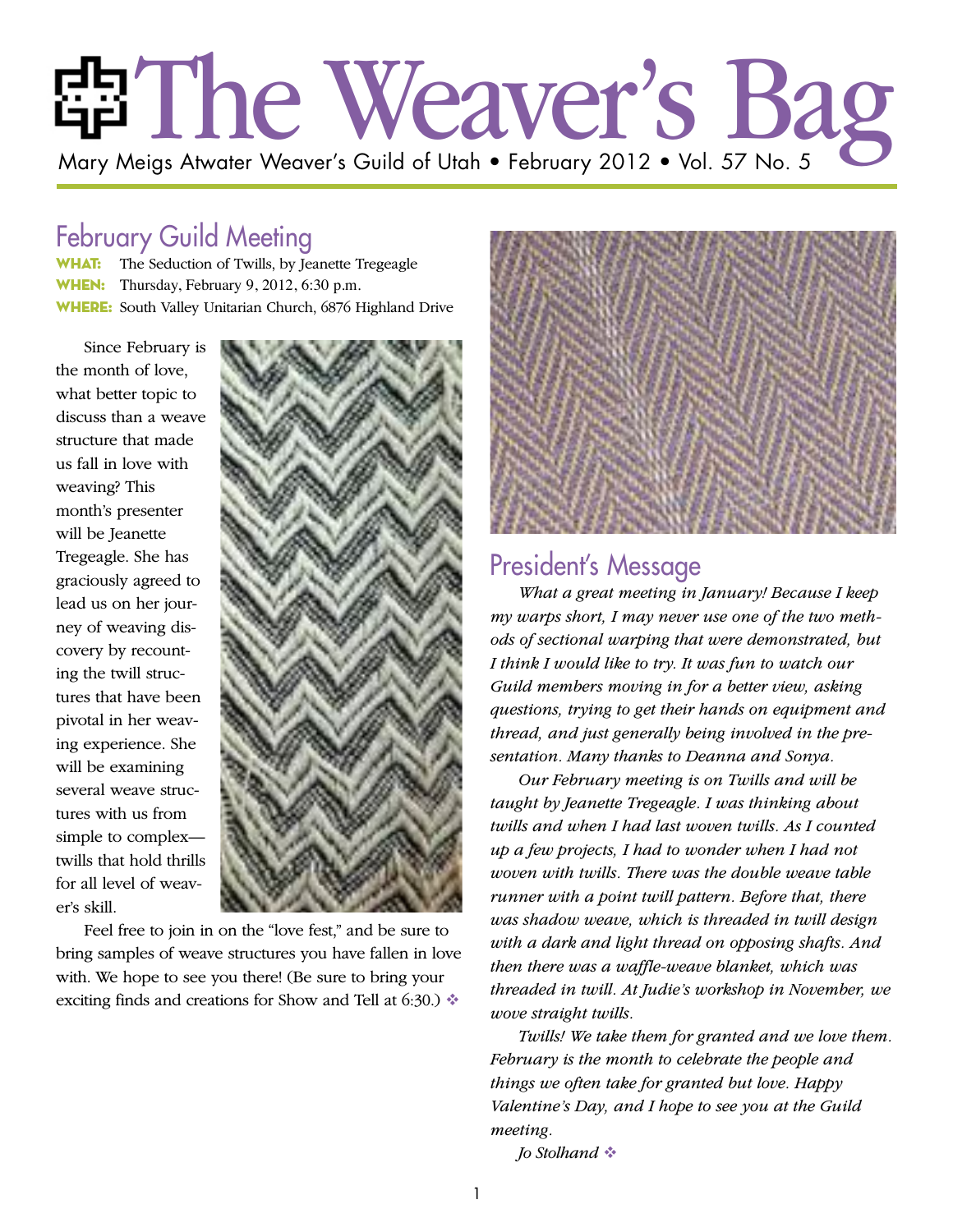

#### The January Guild Meeting— Sectional Warping

I know you're getting used to really wonderful summaries of our Guild meetings. That's because they are written by Maureen Wilson! But she wasn't able to attend our January meeting,

. . . . . . . . . . . .

#### Guild Challenge

The Guild board made a decision to issue a **challenge to the Guild** for the upcoming year. We would like each member to participate by weaving a placemat or mug rug, and we will have a showing at our Guild meeting in June. Further, we are asking experienced weavers to design something new, and those of us with less experience to use a structure we have not tried before. It was suggested that we could use our product at the lunch—so whether you design a mug rug or a placemat might be dependent on whether you want to eat from a mug or a plate! Our new treasurer, Lori Webb, thought that with the wonderful foods that we have at our potlucks, she might make a tablecloth!

Robin Bromley will be in charge of this challenge.

so you are stuck with me, Susan Hainsworth. Oh well, I'll do my best.

At our January Guild meeting, we had lots of intensely interested Guild members gathered around a loom, watching every movement made by Deanna Baugh and Sonya Campana. It was lots and lots of fun, and extremely interesting, even to those who will probably never put 20 yards of warp on any loom. Sonya was kind enough to prepare and bring a loom that Deanna, our instructor, could use to demonstrate sectional warping. Deanna showed us, from beginning to end, how to thread a loom using this very useful technique, and if anyone can warp a loom, it's Deanna!

One reason there was so much interest in the demonstration is that the tools, techniques, and processes were so fascinating. All of us felt that we had learned very valuable information, and many of us may change the way we warp when doing so is useful for our projects.

The Show and Tell that began the meeting had so many wonderful projects that it was hard to get everyone back to their seats for the presentation. Our Guild members are doing lots of lovely work! ❖



#### GA Convergence 2012 to be held in Long Beach, **California**

HGA's **Convergence® 2012 Long Beach** will be held at the Long Beach Convention Center, July 15–21, 2012. The Convergence conference is outstanding for everyone who loves and works in fiber. It is the biennial, international conference sponsored and organized by the Handweavers Guild of America, Inc. (HGA), with the help of many dedicated fiber enthusiasts. Convergence features special lectures, workshops, one-day studio classes, super seminars, exhibits, tours, special events, and a commercial vendor hall full of fibers, fiber-related equipment, and an artist market. The classes include novice to advanced instruction in a variety of fiber techniques, including weaving, spinning, dyeing, basketry, feltmaking, knitting, garment construction, sewing with handwovens, and more! ❖

## **MMAWG Fiber Festival 2012!!**

#### **Mark your calendars!**

**The 2012 Fiber Festival will be held April 13 through 17!**

**Within the next week the information on what, where, when, who, how to register will be available on the Guild website.**